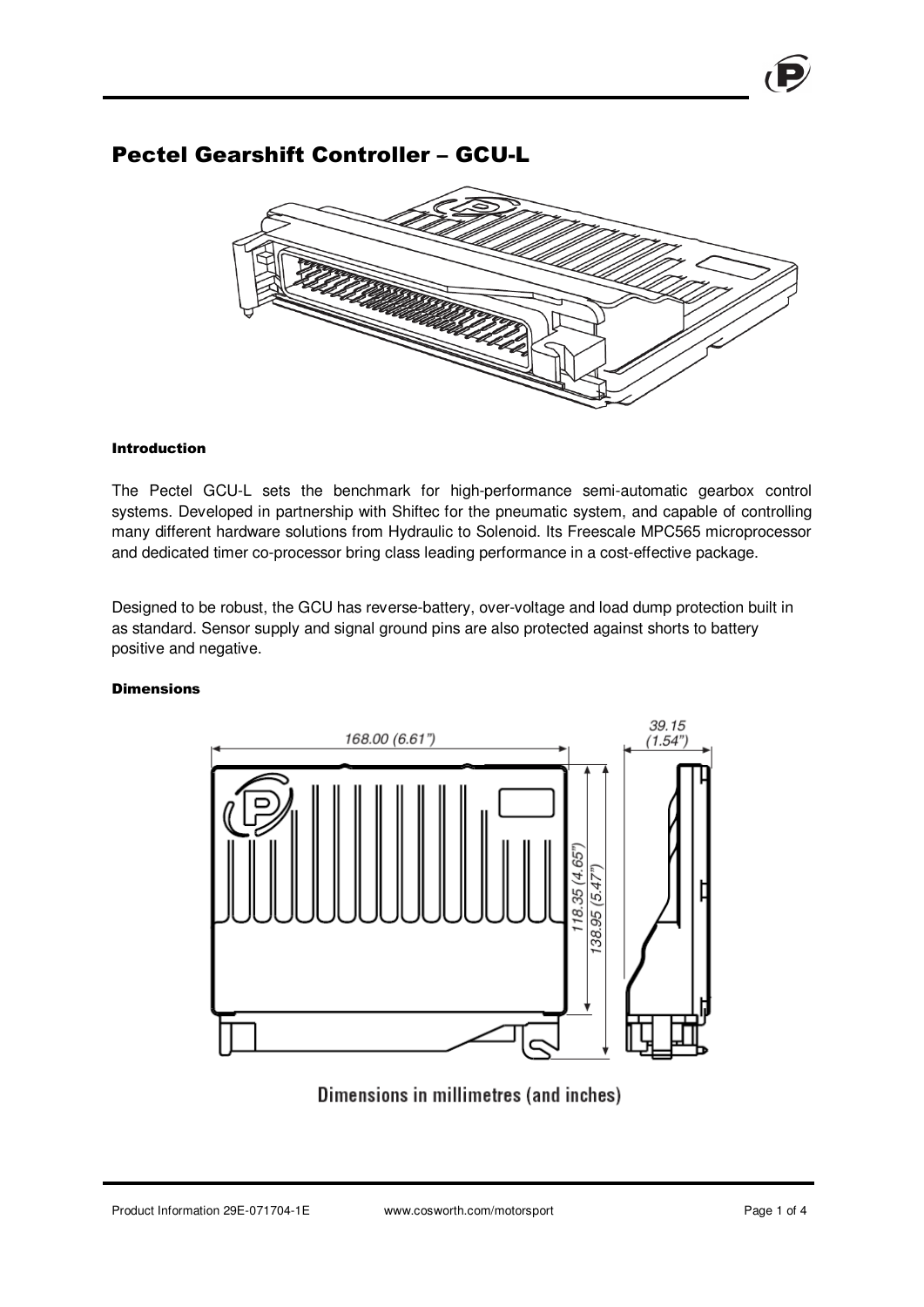# Specifications

| <b>Description</b>      | Value                                                                         |
|-------------------------|-------------------------------------------------------------------------------|
| Processor               | Freescale MPC565<br>5 MB Flash Memory<br>4 MB non-volatile RAM                |
| Supply Voltage          | +8V to +18V with reverse<br>battery, over-voltage and load<br>dump protection |
| Comms                   | 1 RS232<br>2 CAN 2.0B<br>(with 120 ohm termination)<br>1 Ethernet (10MBit)    |
| Analogue<br>Inputs      | 10 dedicated (12bit)                                                          |
| Digital Inputs          | 8 dedicated                                                                   |
| Internal Sensors        | 4x GCU internal temperature<br>1x Battery voltage                             |
| Digital Outputs         | 3 PWM dedicated (10A peak)                                                    |
| Data Logging            | 2MB standard (Upgrade to 4MB<br>available) 2000<br>samples/second             |
| Case Operating<br>Temp. | -40 $^{\circ}$ C to +70 $^{\circ}$ C                                          |
| Environmental           | IP40                                                                          |

| <b>Description</b> | Value            |
|--------------------|------------------|
| Vibration          | $DV-V(a)$        |
|                    | $DV-V(b)$        |
|                    | $DV-V(c)$        |
|                    | $DV-V(c+)$       |
| Weight             | 500 <sub>g</sub> |

# Ordering Information

| <b>Product</b> | <b>Part Number</b> |
|----------------|--------------------|
| Pectel GCU-L   | 01E-500912         |

## Connector Details

| <b>ECU Connector</b> | <b>Mating Connectors</b> |
|----------------------|--------------------------|
| 88 way               | 88 way (13E-500751)      |

# Connector Pin-out Details



### View looking into the 88 way connector

| <b>Pin</b> | <b>Function</b>  | <b>Signal Description</b>   | <b>Notes</b>                                                                        |
|------------|------------------|-----------------------------|-------------------------------------------------------------------------------------|
| 12         | AIN <sub>1</sub> | <b>SYS PRESS</b>            |                                                                                     |
| 13         | AIN <sub>2</sub> | <b>GEAR POSITION SENSOR</b> |                                                                                     |
| 72         | AIN <sub>3</sub> | <b>GCU AIR TEMP</b>         |                                                                                     |
| 73         | AIN4             | SPARE ANALOGUE 4            | 0 to +5V Analogue Inputs, which have<br>software enabled 3k and 33 $\Omega$ pull up |
| 40         | AIN <sub>5</sub> | SPARE ANALOGUE 5            | resistors to $+5V$                                                                  |
| 42         | AIN <sub>6</sub> | THROTTLE BLIP PRESS         |                                                                                     |
| 43         | AIN7             | SHIFT ACTUATOR LOAD         |                                                                                     |
| 14         | AIN <sub>8</sub> | <b>GEARBOX TEMP</b>         |                                                                                     |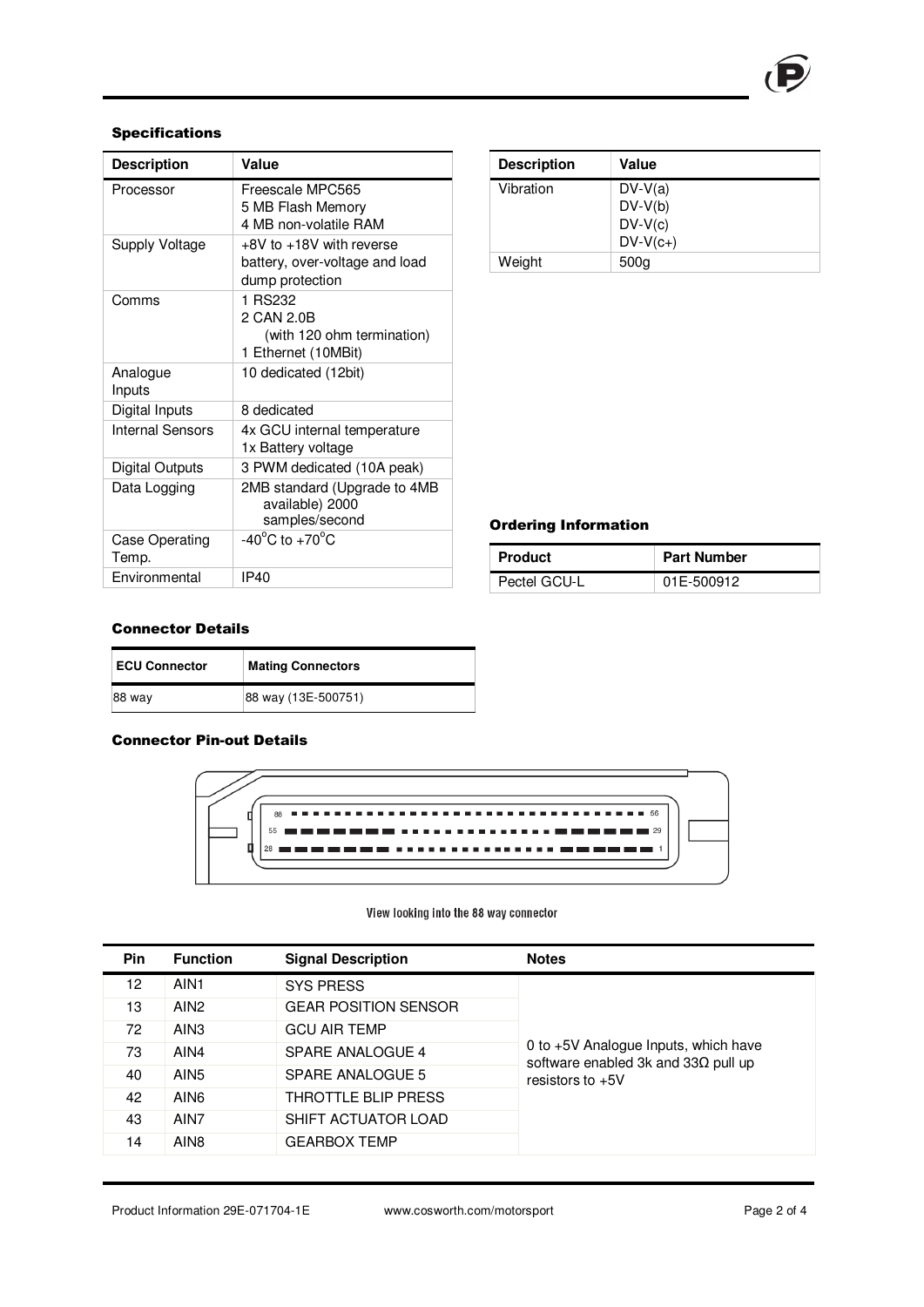

| Pin              | <b>Function</b>    | <b>Signal Description</b> | <b>Notes</b>                                                     |
|------------------|--------------------|---------------------------|------------------------------------------------------------------|
| 15               | AIN9               | <b>GERABOX PRESS</b>      | 0 to +5V Analogue Inputs, which have                             |
| 16               | <b>AIN10</b>       | <b>BLIPPER TRAVEL</b>     | software enabled 3k and 240 $\Omega$ pull up<br>resistors to +5V |
| 35               | <b>ANGND</b>       | ANALOGUE GND              | Analogue GND                                                     |
| 49               | BATT+              | <b>BATTERY POSITIVE</b>   | Battery Positive (+12V)                                          |
| 23-24            | BATT-              | <b>BATTERY GND</b>        | <b>Battery Negative</b>                                          |
| 67               | CAN1H              | CAN <sub>1</sub>          | CAN Port 1 (Reserved for DB1 card                                |
| 37               | CAN1L              |                           | logger, 8000 samples/sec, 2GB)                                   |
| $\boldsymbol{9}$ | CAN <sub>2</sub> H | CAN <sub>2</sub>          | CAN Port 2 (ECU comms)                                           |
| 8                | CAN2L              |                           |                                                                  |
| 78               | DIN <sub>1</sub>   | UP SHIFT SWITCH           |                                                                  |
| 77               | DIN <sub>2</sub>   | DOWN SHIFT SWITCH         |                                                                  |
| 48               | DIN <sub>3</sub>   | <b>DETENT SWITCH</b>      |                                                                  |
| 21               | DIN4               | <b>CLUTCH SWITCH</b>      | Digital Inputs, which have a software                            |
| 20               | DIN <sub>5</sub>   | MODE SWITCH               | enabled 3k pull up resistor to +5V.                              |
| 47               | DIN <sub>6</sub>   | <b>BEACON</b>             |                                                                  |
| 19               | DIN7               | <b>MAP SWITCH</b>         |                                                                  |
| 76               | DIN <sub>8</sub>   | SPARE DIGITAL 8           |                                                                  |
| 74               | ETHER-RX+          | <b>GCU ENET RX +VE</b>    |                                                                  |
| 44               | ETHER-RX-          | <b>GCU ENET RX -VE</b>    |                                                                  |
| 75               | ETHER-TX+          | <b>GCU ENET TX +VE</b>    | 10 Base-T Ethernet Port (GCU comms)                              |
| 45               | ETHER-TX-          | <b>GCU ENET TX -VE</b>    |                                                                  |
| 79               | GND3A              | <b>DIGITAL GND</b>        | Digital GND                                                      |
| 65               | PSU <sub>1</sub> A | GCU 12V+ SENSORS (1A)     | Sensor Power supply (+12V sensors, 1A)                           |
| 64               | PSU <sub>2</sub> A | GCU 5V+ SENSORS (50mA)    | Sensor Power supply (+5V sensors, 50mA)                          |
| 34               | PWM1               | UP SHIFT VALVE            |                                                                  |
| 6                | PWM <sub>2</sub>   | <b>DOWN SHIFT VALVE</b>   | PWM outputs, which have<br>a 10k pull-up to BATT+                |
| 33               | PWM3               | THROTTLE BLIP VALVE       |                                                                  |
| $\overline{c}$   | PWM4               | AIR PUMP RELAY VALVE      |                                                                  |
| 66               | <b>RS232RX</b>     |                           |                                                                  |
| 36               | <b>RS232TX</b>     | <b>SERIAL PORT</b>        | RS232 Serial Port (GCU comms)                                    |